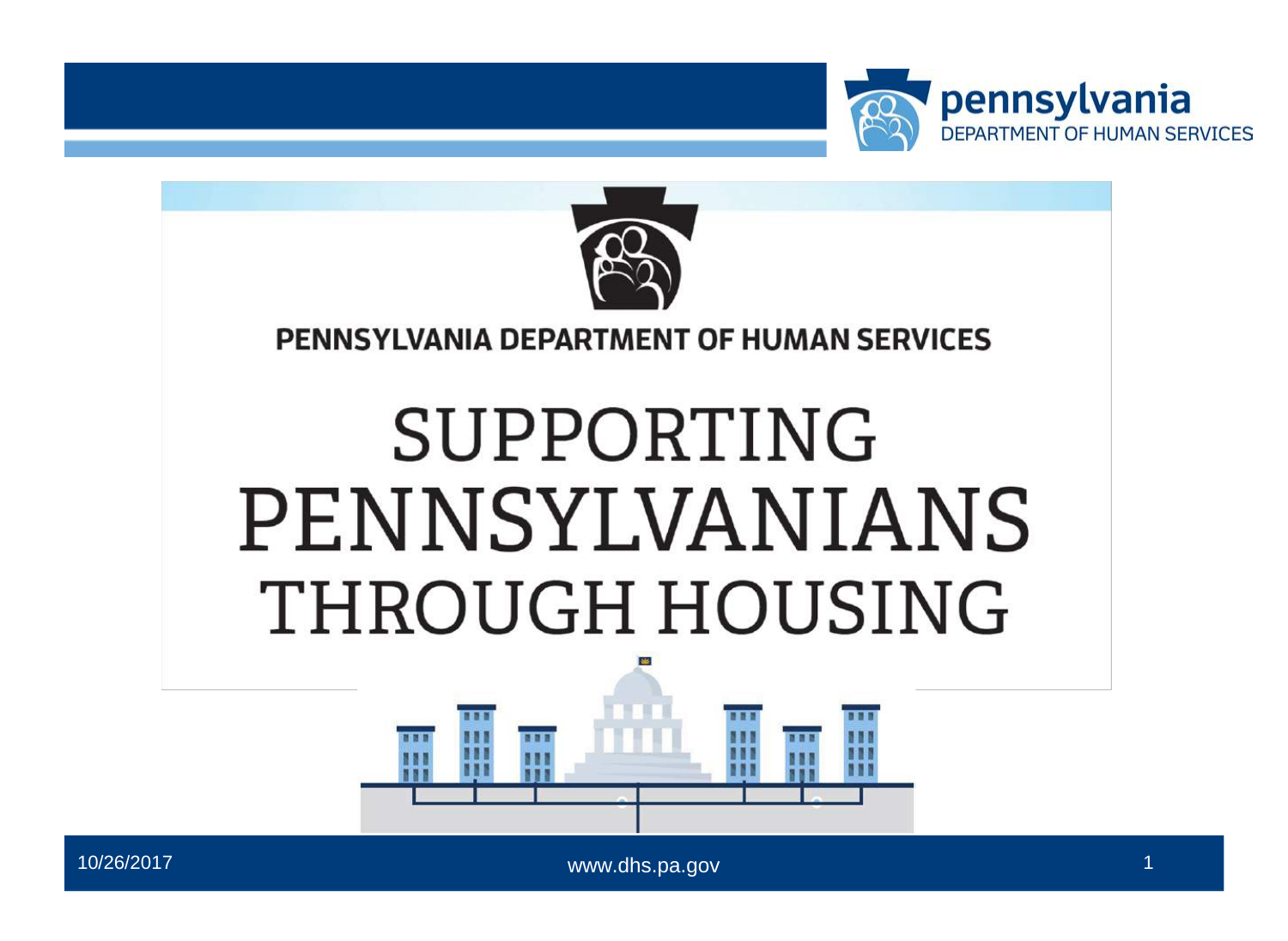

**TOO MANY PENNSYLVANIANS IN INSTITUTIONS COULD LIVE IN THE COMMUNITY WITH ASSISTANCE**



# **53,574** PEOPLE

live in a government-assisted nursing home, state hospital, or state center

**NATIONAL AVG. COST OF CARE\***





**NURSING HOME: \$62,750**

**COMMUNITY BASED:** \$31,341 (\*PER PERSON, PER YEAR)

**Transitioning 500** individuals from nursing homes to independent living could save **\$15.7 MILLION** per year

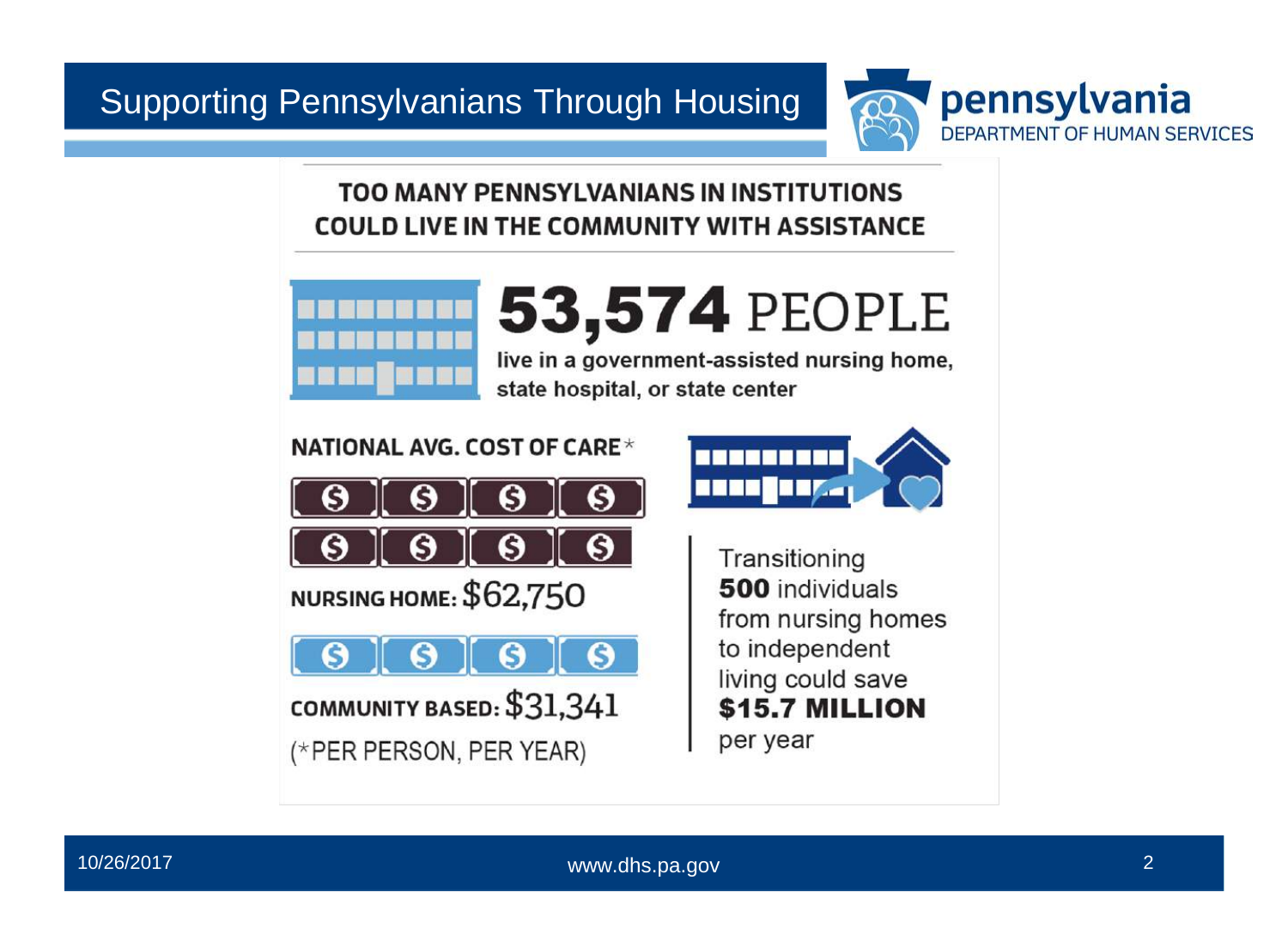

#### **TOO MANY PENNSYLVANIANS EXPERIENCE HOMELESSNESS OR ARE AT RISK OF HOMELESSNESS**





**NATIONALLY: 9.35%decline in number of people who experience homelessness**

#### **HOMELESSNESS AND EDUCATION**



**AVG. TEST SCORE OF CHILDREN WITH HOMES**



**AVG. TEST SCORE OF CHILDREN WITHOUT HOMES**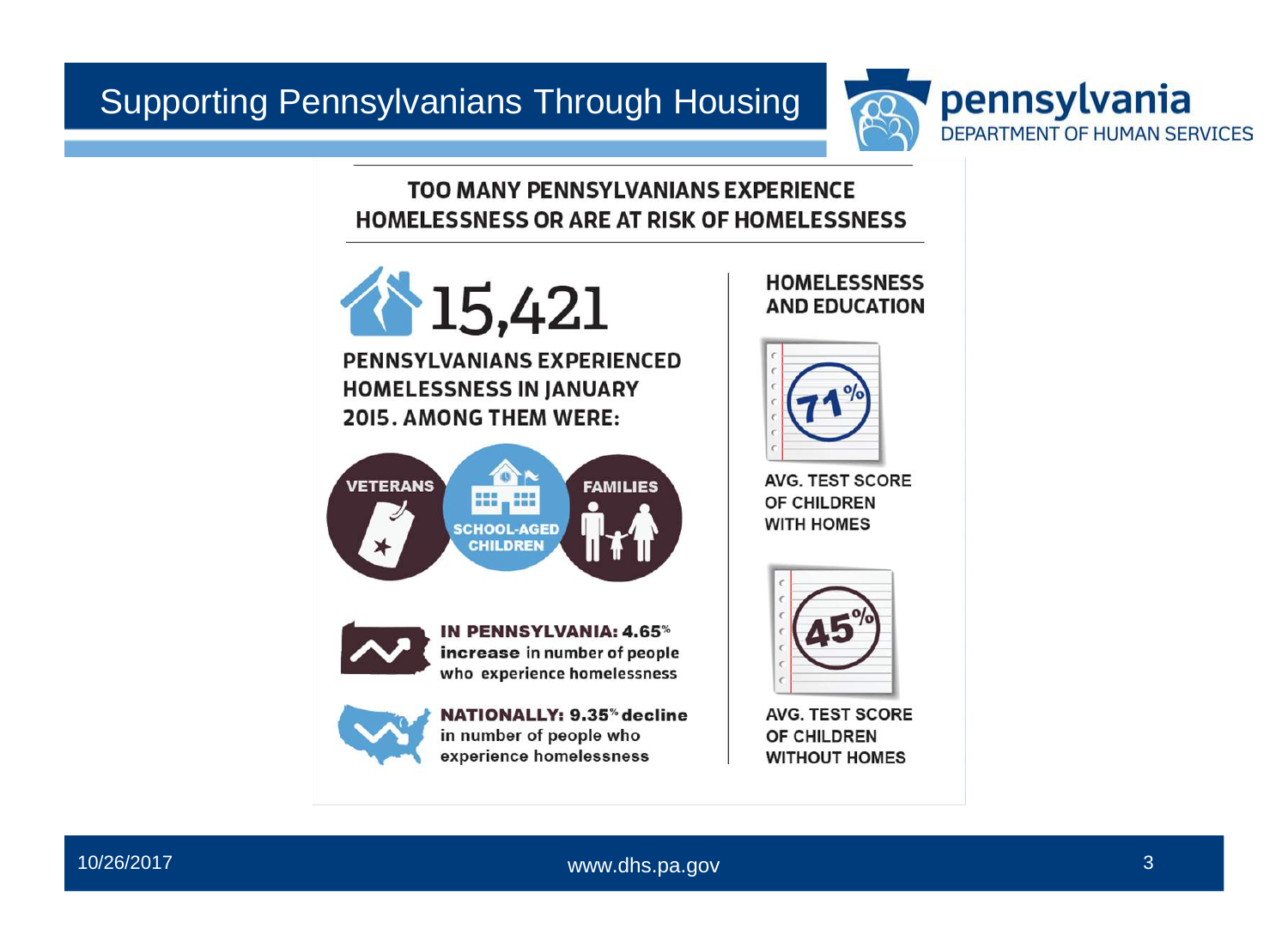

#### **TOO MANY PENNSYLVANIANS WHO HAVE EXTREMELY LOW INCOMES ARE RENT-BURDENED** l



[www.dhs.pa.gov](http://www.dhs.pa.gov) 4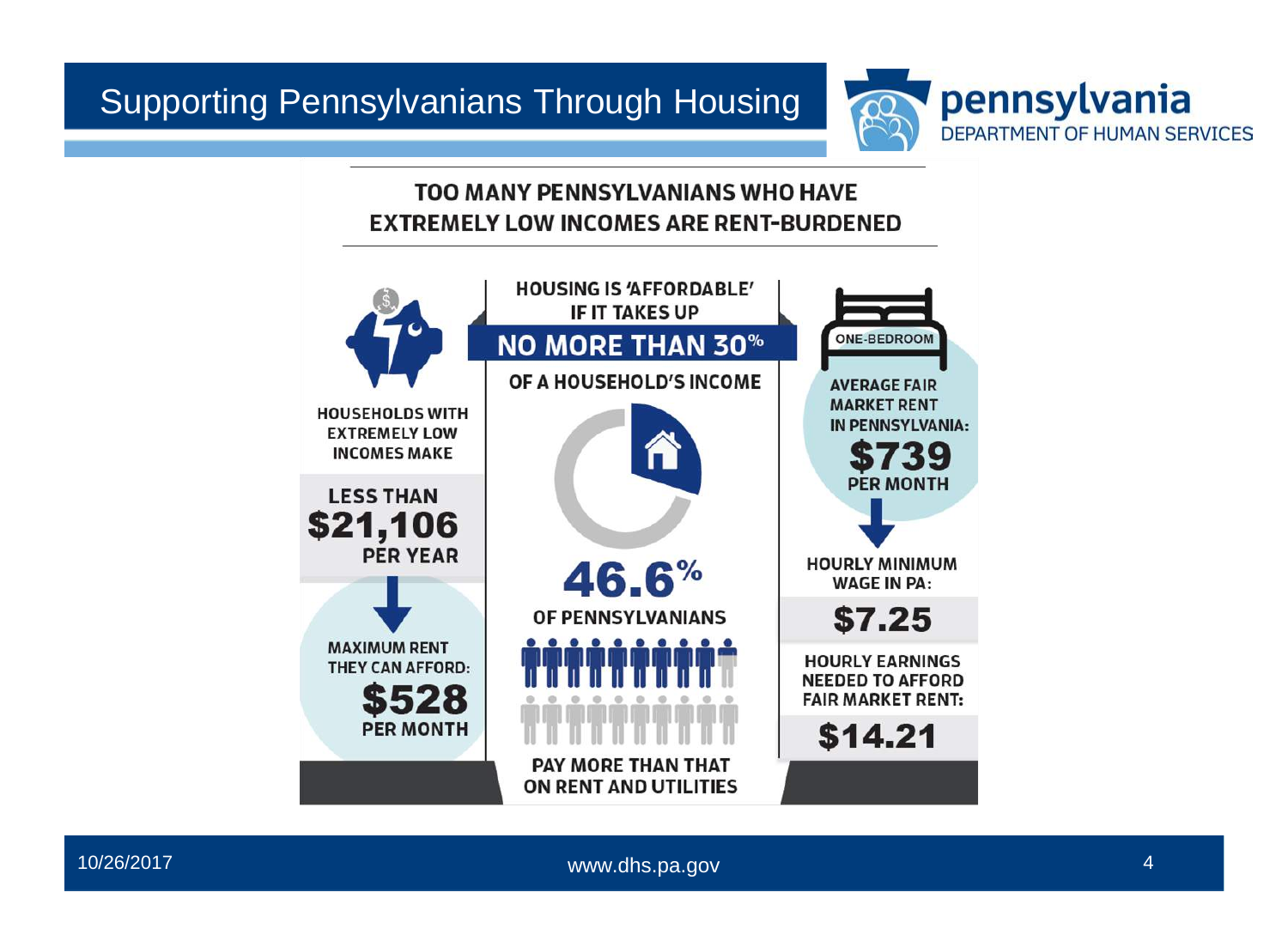

#### **THE SOLUTION**

#### **GOVERNMENT THAT WORKS**





**Remove barriers unique Connect people with Expand to each individual housing opportunities** 



affordable housing

**CONNECTING PEOPLE TO AFFORDABLE, INTEGRATED AND SUPPORTIVE HOUSING BY LEVERAGING RESOURCES AND COLLABORATING WITH ALL LEVELS OF GOVERNMENT AND PRIVATE AGENCIES.**





[www.dhs.pa.gov](http://www.dhs.pa.gov) 5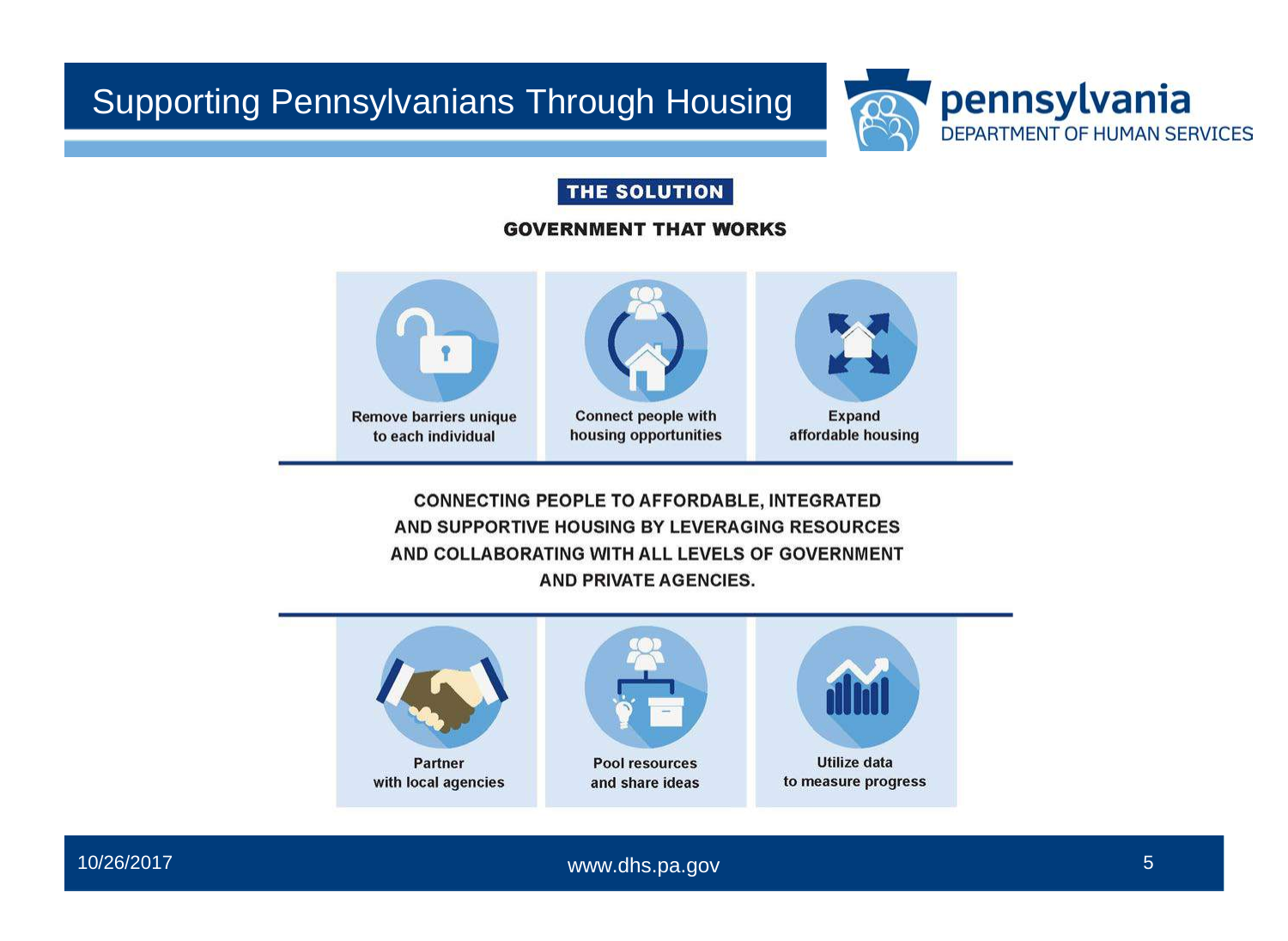

### **STRATEGY NO. 1:** CONNECT PEOPLE TO HOUSING



- **GOAL NO. 1:** Build better local and state housing partnerships.
- **GOAL NO. 2:** Provide IT tools to the Local Referral Network to better connect individuals and families to housing.
- **GOAL NO. 3:** Expand the Section 811 Project Rental Assistance Program in partnership with PHFA.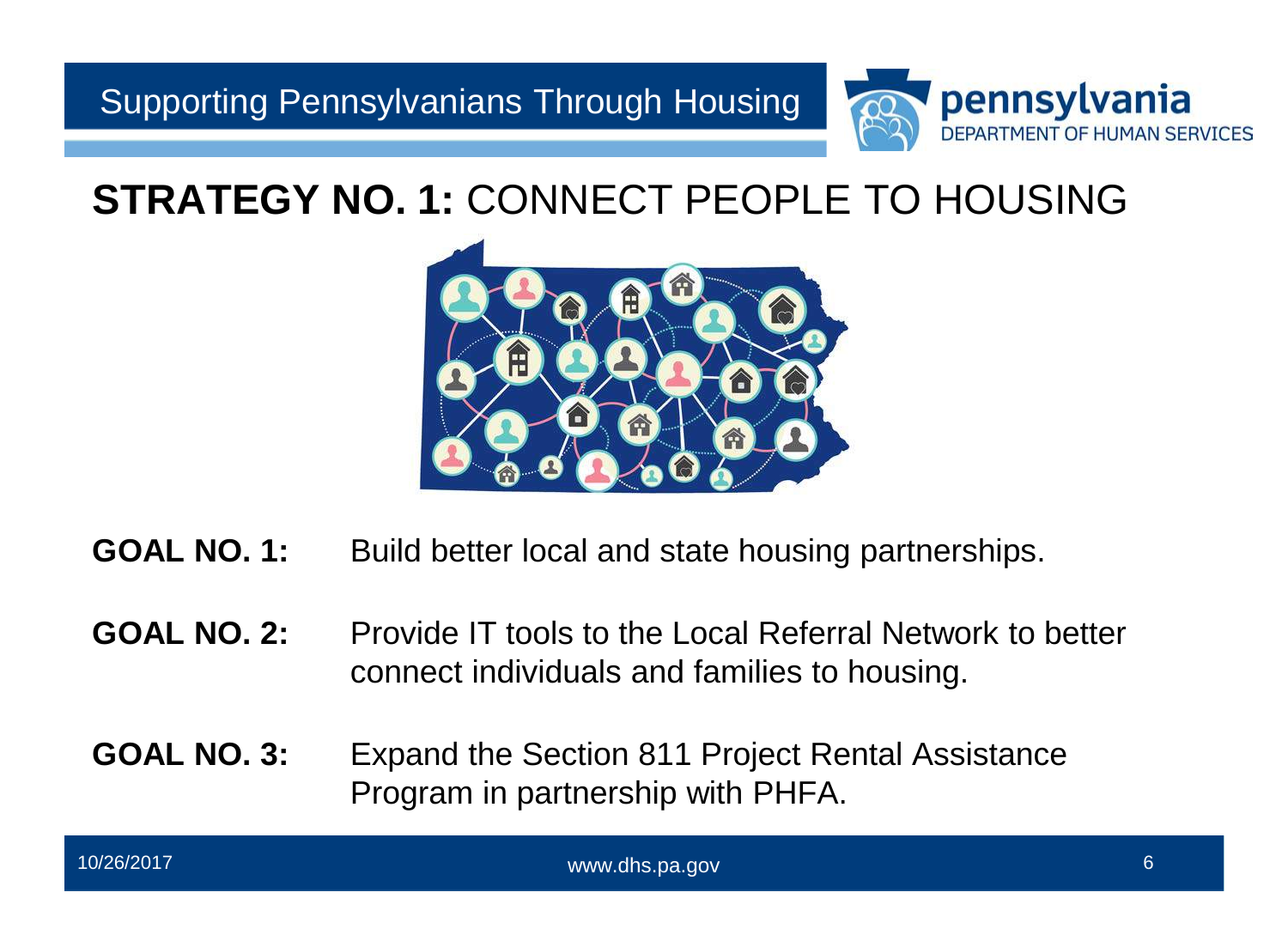

### **STRATEGY NO. 2:** STRENGTHEN SERVICES AND SUPPORTS THAT ADDRESS HOUSING NEEDS.



- **GOAL NO. 1:** Maximize Medicaid funding for housing-related services and supports.
- **GOAL NO. 2:** Increase housing opportunities and services for individuals in the criminal justice system with mental illness and substance use disorder.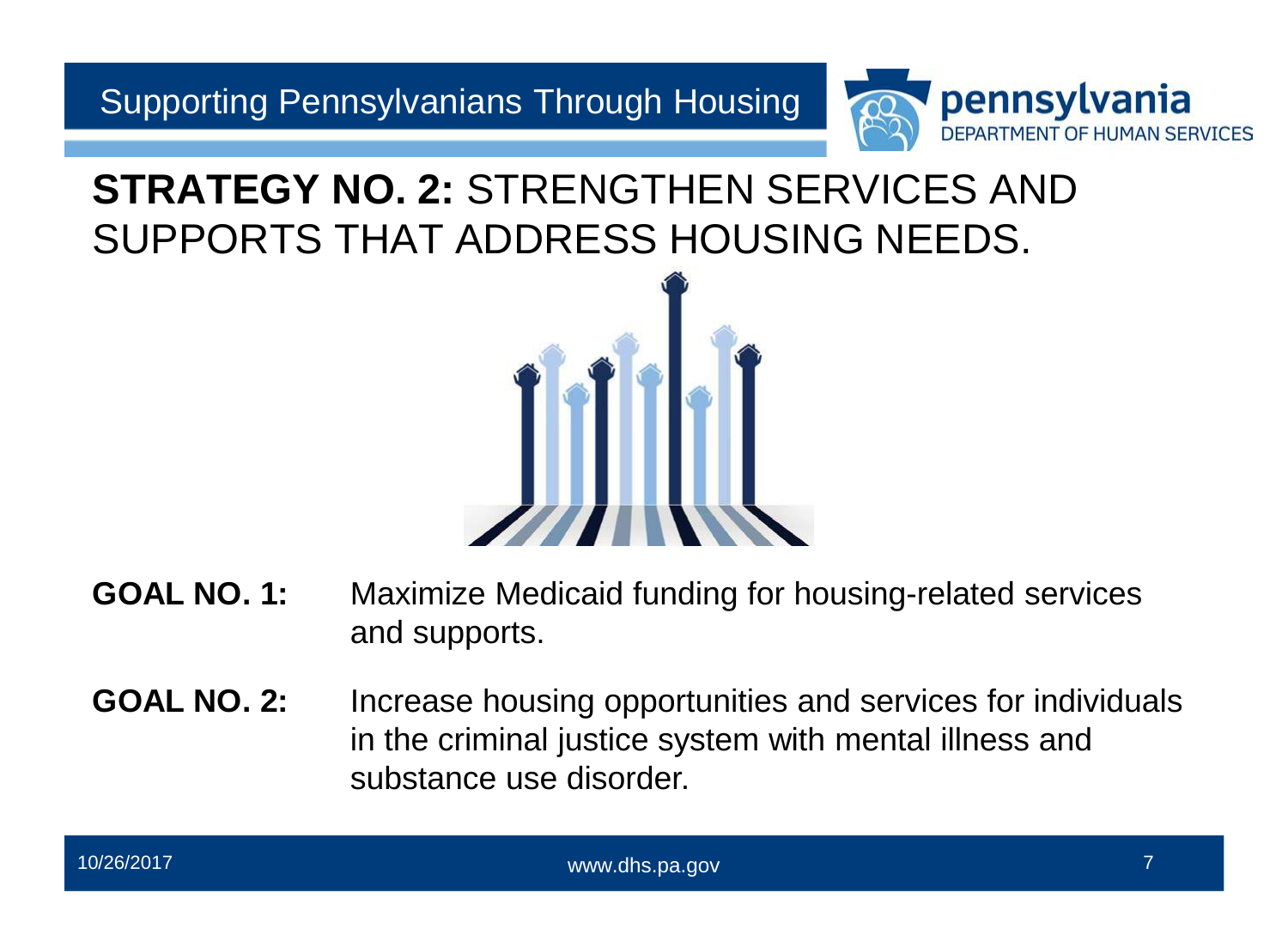

### **STRATEGY NO. 3:** EXPAND FUNDING OPPORTUNITIES FOR HOUSING.



- **GOAL NO. 1:** Develop public and private partnerships.
- **GOAL NO. 2:** Target existing DHS resources for housing programs.
- resources toward housing; partner with DCED, PHFA and **GOAL NO. 3:** Redirect existing homeless and housing services the Homeless Continua of Care.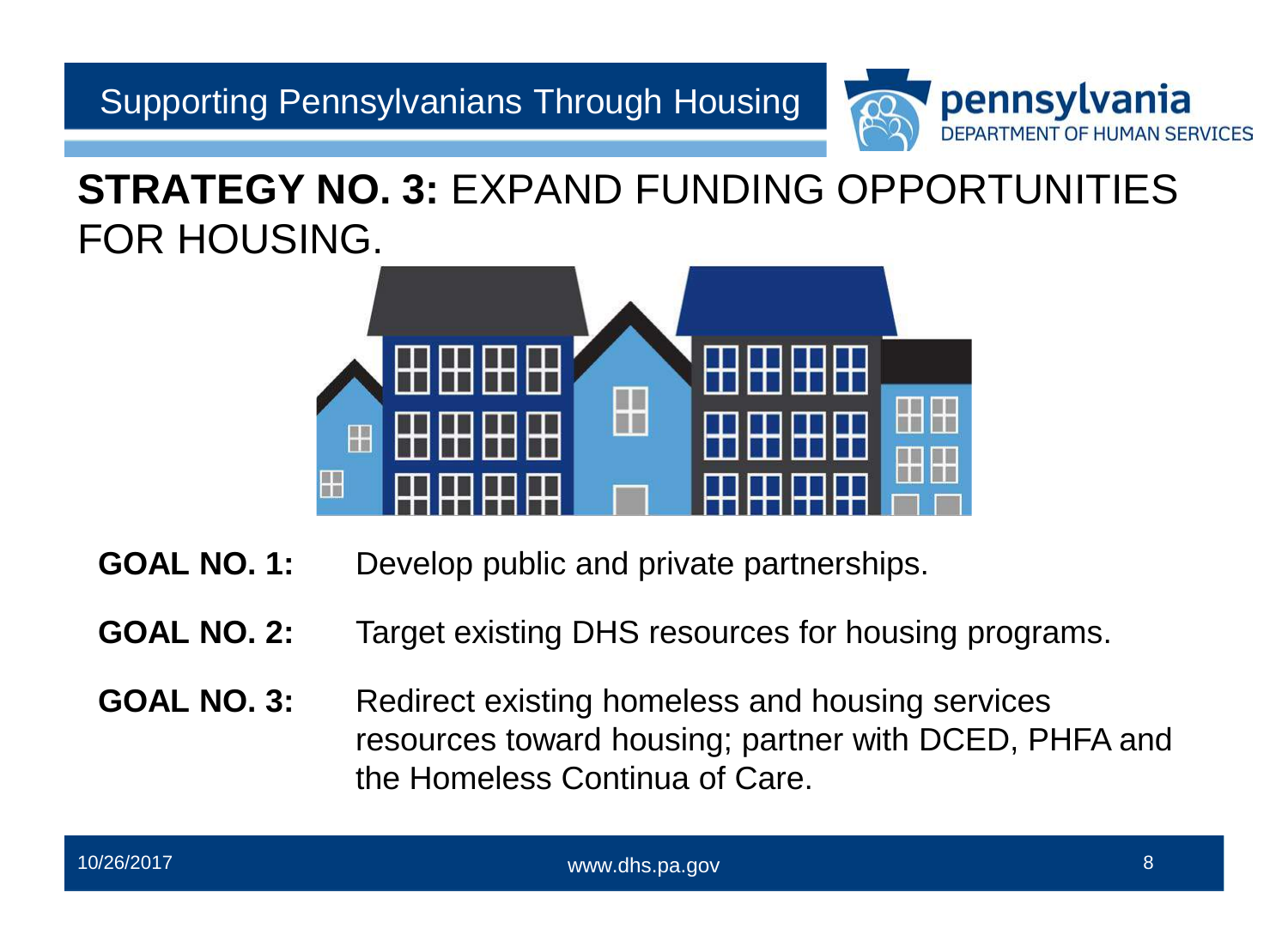

### **STRATEGY NO. 4:** MEASURE AND COMMUNICATE PROGRESS



- **GOAL NO. 1:** Track metrics and measure outcomes.
- **GOAL NO. 2:** Continually improve DHS programs.
- **GOAL NO. 3:** Communicate the progress of the DHS Housing Strategy to stakeholders and advocates.

.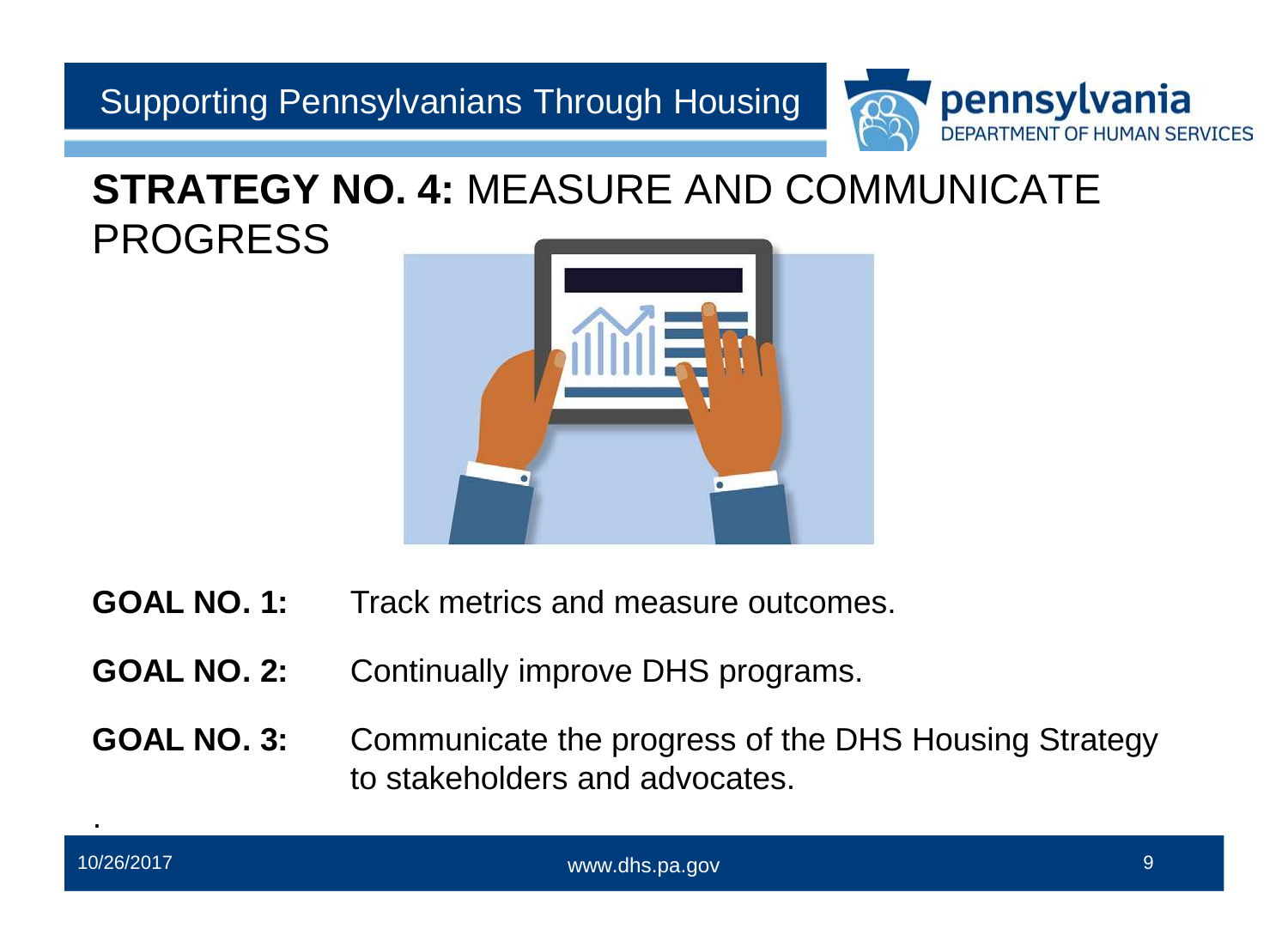

# To read the DHS Five Year Housing Strategy, please visit: [www.dhs.pa.gov/citizens/housing](http://www.dhs.pa.gov/citizens/housing)

### **PARTNERS**

Thank you to the Pennsylvania Housing Finance Agency and the Pennsylvania Department of Community and Economic Development for partnering with DHS to support Pennsylvanians through housing.



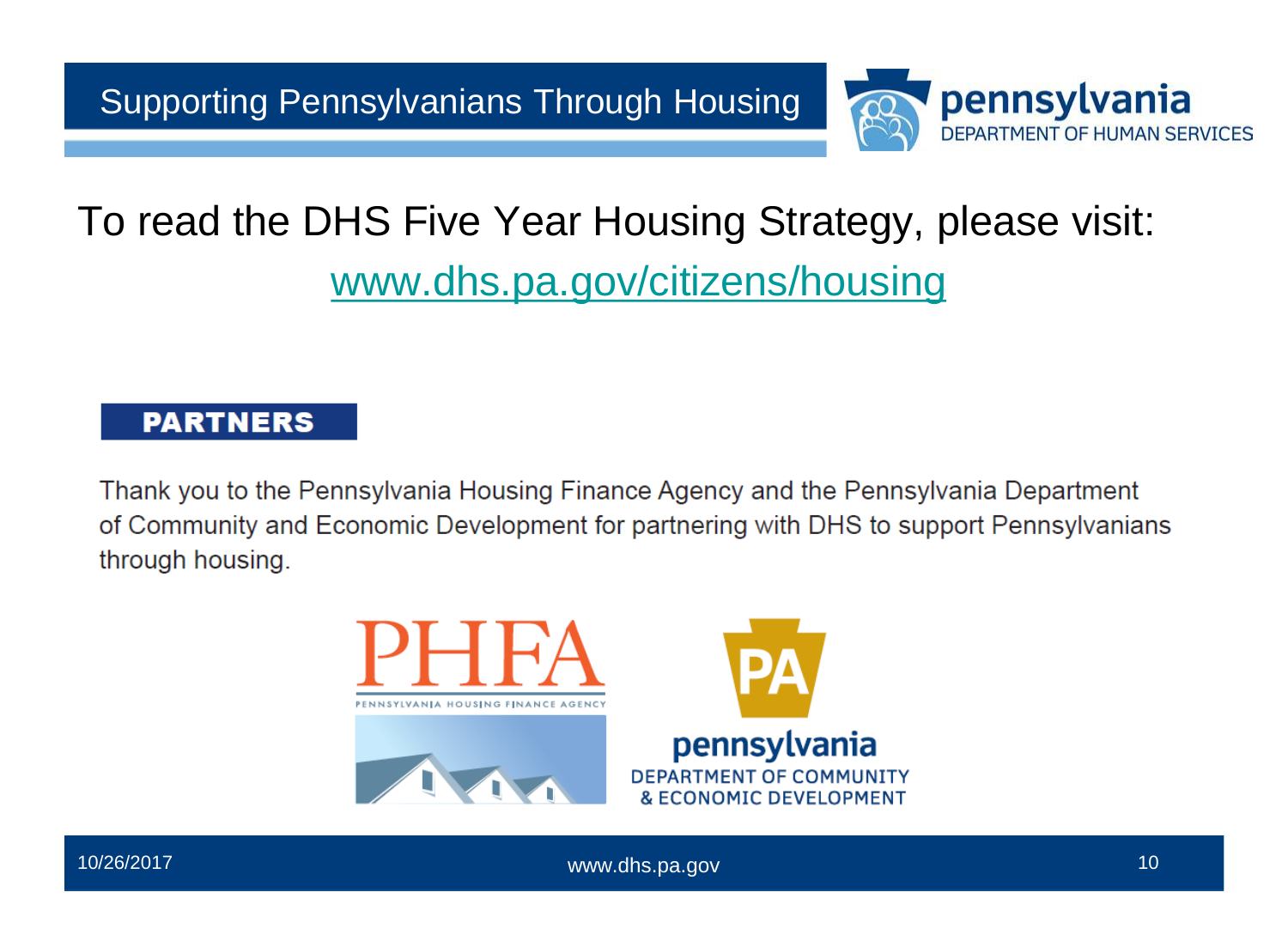

Other resources:

DHS HealthChoices [www.dhs.pa.gov/citizens/healthcaremedicalassistance/healthchoicesgeneralinformation](http://www.dhs.pa.gov/citizens/healthcaremedicalassistance/healthchoicesgeneralinformation) 

DHS Waivers [www.dhs.pa.gov/learnaboutdhs/waiverinformation](http://www.dhs.pa.gov/learnaboutdhs/waiverinformation) 

CMCS Housing Services Informational Bulletin

[www.medicaid.gov/federal-policy-guidance/downloads/CIB-06-26-2015.pdf](http://www.medicaid.gov/federal-policy-guidance/downloads/CIB-06-26-2015.pdf) 

PHFA's Online Rental & Homeownership Search Tool [www.pahousingsearch.com](http://www.pahousingsearch.com/)